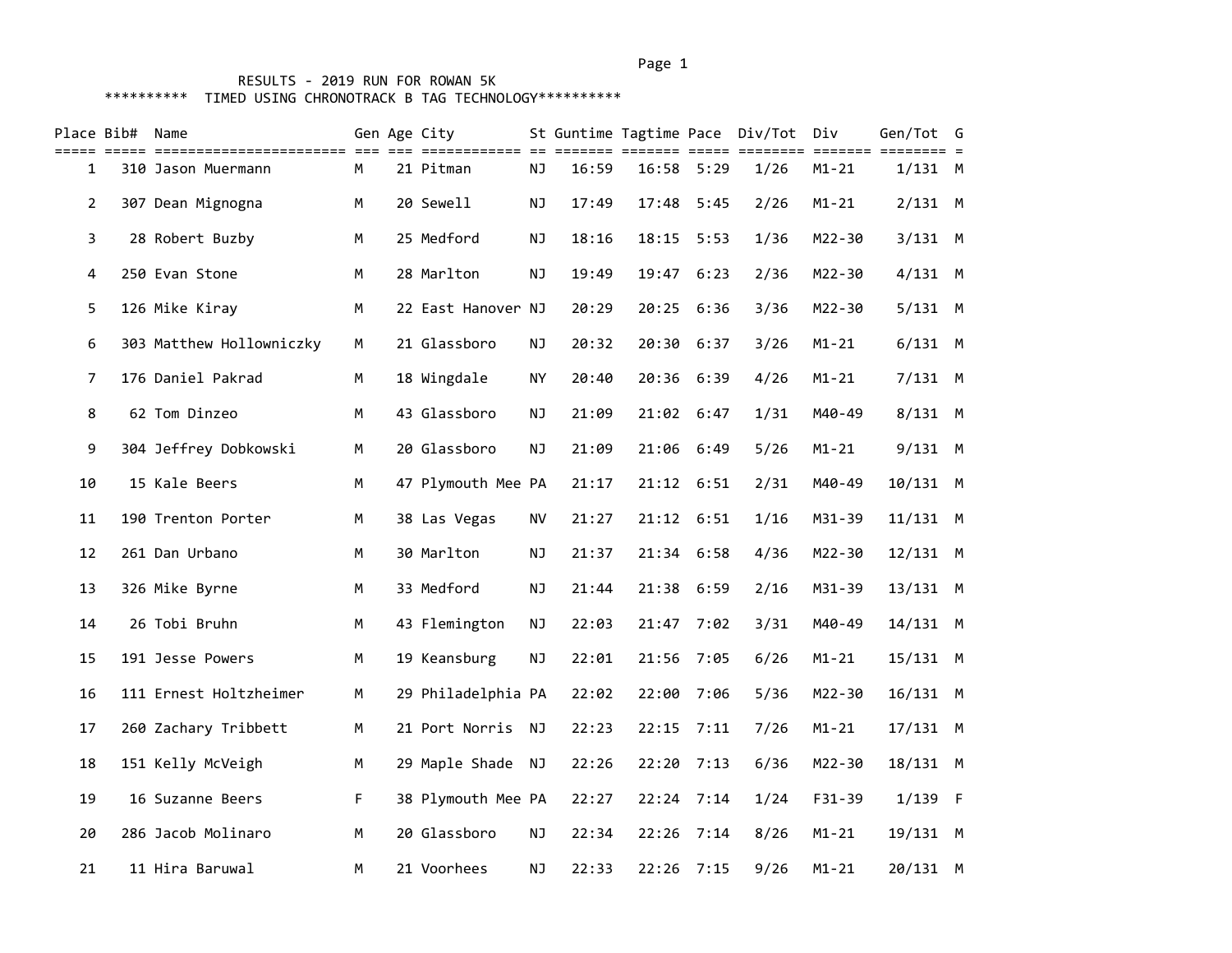| 22 | 164 Tim Moroz       | M <sub>N</sub> | 33 Cherry Hill NJ 22:32 22:29 7:15 3/16 M31-39 21/131 M |      |  |  |                                 |          |  |
|----|---------------------|----------------|---------------------------------------------------------|------|--|--|---------------------------------|----------|--|
|    | 23 221 Ousmane Sall | M              | 25 Mantua                                               |      |  |  | NJ 22:42 22:36 7:18 7/36 M22-30 | 22/131 M |  |
|    | 24 156 Yusuf Mehta  | M              | 46 Blackwood                                            |      |  |  | NJ 23:01 22:59 7:25 4/31 M40-49 | 23/131 M |  |
| 25 | 94 Brett Gregg      | M              | 22 Mantua                                               | NJ 1 |  |  | 23:32 23:21 7:32 8/36 M22-30    | 24/131 M |  |

|    | Place Bib# Name |                       |    | Gen Age City       |           | St Guntime Tagtime Pace |              |      | Div/Tot Div |            | Gen/Tot G |  |
|----|-----------------|-----------------------|----|--------------------|-----------|-------------------------|--------------|------|-------------|------------|-----------|--|
| 26 |                 | 9 Gary Baker          | M  | 37 Mantua          | ΝJ        | 23:29                   | $23:24$ 7:33 |      | 4/16        | M31-39     | 25/131 M  |  |
| 27 |                 | 131 Matthew Leinbach  | M  | 35 Merchantvill NJ |           | 23:38                   | 23:30        | 7:35 | 5/16        | M31-39     | 26/131 M  |  |
| 28 |                 | 149 Mary McNally      | F. | 48 Haddon Heigh NJ |           | 23:35                   | 23:30 7:35   |      | 1/28        | F40-49     | $2/139$ F |  |
| 29 |                 | 282 Anthony Schilling | М  | 11 Sewell          | <b>NJ</b> | 23:49                   | 23:45        | 7:40 | 10/26       | $M1 - 21$  | 27/131 M  |  |
| 30 |                 | 66 Jeanine Dowd       | F. | 40 Williamstown NJ |           | 23:52                   | 23:47        | 7:41 | 2/28        | F40-49     | $3/139$ F |  |
| 31 |                 | 302 Jaime Roman       | M  | 23 Vineland        | ΝJ        | 24:00                   | 23:58        | 7:44 | 9/36        | M22-30     | 28/131 M  |  |
| 32 |                 | 308 Robert McDowell   | M  | 14 Gloucester C NJ |           | 24:12                   | 24:01        | 7:45 | 11/26       | $M1 - 21$  | 29/131 M  |  |
| 33 |                 | 325 Kevin Dorward     | M  | 23 Great Meadow NJ |           | 24:19                   | 24:05        | 7:46 | 10/36       | $M22 - 30$ | 30/131 M  |  |
| 34 |                 | 157 Glenn Melko       | M  | 49 Sewell          | <b>NJ</b> | 24:24                   | 24:06        | 7:47 | 5/31        | M40-49     | 31/131 M  |  |
| 35 |                 | 152 Jethro Medina     | M  | 25 Woodbury        | <b>NJ</b> | 24:29                   | 24:19        | 7:51 | 11/36       | $M22 - 30$ | 32/131 M  |  |
| 36 |                 | 294 Alex Estrada      | M  | 57 Mount Laurel NJ |           | 24:44                   | 24:21        | 7:52 | 1/15        | M50-59     | 33/131 M  |  |
| 37 |                 | 281 Sharon Schilling  | F. | 49 Sewell          | <b>NJ</b> | 24:30                   | 24:25        | 7:53 | 3/28        | $F40-49$   | $4/139$ F |  |
| 38 |                 | 266 Sean Velarides    | M  | 22 Marlton         | NJ        | 24:41                   | 24:27        | 7:53 | 12/36       | M22-30     | 34/131 M  |  |
| 39 |                 | 29 Sean Byrne         | M  | 26 Philadelphia PA |           | 24:33                   | 24:27        | 7:54 | 13/36       | $M22 - 30$ | 35/131 M  |  |
| 40 |                 | 178 Anthony Papasso   | М  | 25 Medford         | ΝJ        | 25:05                   | 24:36        | 7:56 | 14/36       | M22-30     | 36/131 M  |  |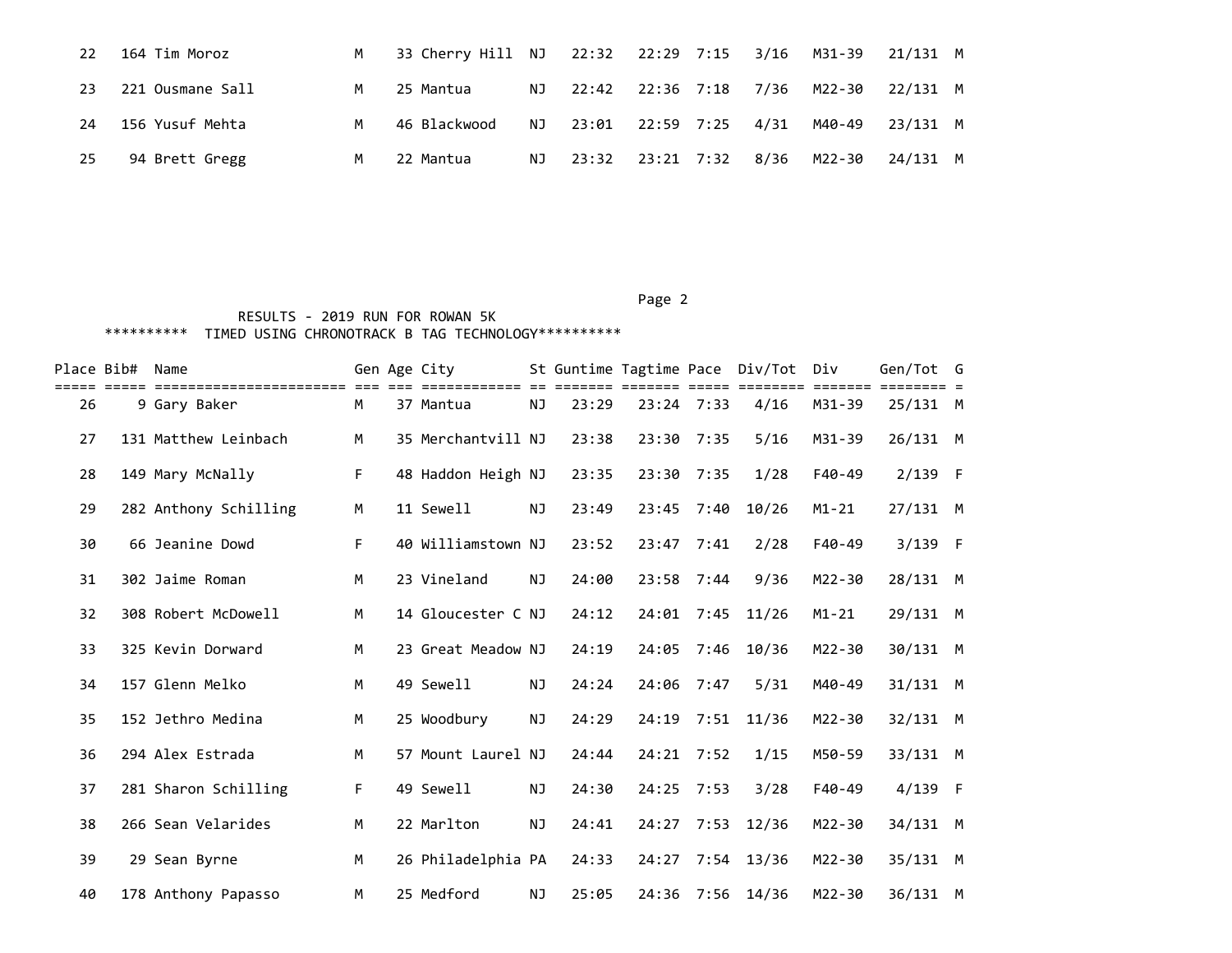| 41 | 227 Connor Schmiegel | M  | 21 Mullica Hill NJ |           | 24:45 | 24:37            | 7:57 | 12/26 | $M1 - 21$ | 37/131 M   |          |
|----|----------------------|----|--------------------|-----------|-------|------------------|------|-------|-----------|------------|----------|
| 42 | 165 Christian Morris | M  | 21 Blackwood       | NJ        | 24:40 | 24:38 7:57       |      | 13/26 | $M1 - 21$ | 38/131 M   |          |
| 43 | 301 Ron Friedman     | M  | 58 Mount Laurel NJ |           | 24:56 | 24:43 7:59       |      | 2/15  | M50-59    | 39/131     | <b>M</b> |
| 44 | 45 Will Cronin       | M  | 20 Glassboro       | NJ        | 24:48 | 24:45 7:59       |      | 14/26 | $M1 - 21$ | 40/131     | <b>M</b> |
| 45 | 188 Rowan Porter     | M  | 10 Las Vegas       | <b>NV</b> | 25:04 | 25:02 8:05 15/26 |      |       | $M1 - 21$ | $41/131$ M |          |
| 46 | 71 Amy Emann         | F. | 41 Bloomingdale NJ |           | 25:13 | 25:07 8:06       |      | 4/28  | F40-49    | $5/139$ F  |          |
| 47 | 183 Steve Pilman     | м  | 45 Swedesboro      | NJ        | 25:27 | 25:20 8:11       |      | 6/31  | M40-49    | 42/131 M   |          |
| 48 | 319 Brendon Chan     | M  | 29 Magnolia        | NJ        | 25:51 | 25:21 8:11       |      | 15/36 | M22-30    | 43/131     | <b>M</b> |
| 49 | 132 Rob Lightfoot    | M  | 41 Bensalem        | PA        | 25:48 | 25:27            | 8:13 | 7/31  | M40-49    | 44/131     | <b>M</b> |
| 50 | 116 Derek Jones      | M  | 39 Glassboro       |           | 25:47 | 25:28            | 8:13 | 6/16  | M31-39    | 45/131     | M        |

#### Page 3 and 2012 and 2012 and 2012 and 2012 and 2012 and 2012 and 2012 and 2012 and 2012 and 2012 and 2012 and

| Place Bib# | Name                    |                  | Gen Age City  |     |       |                |      | St Guntime Tagtime Pace Div/Tot Div |           | Gen/Tot G |   |
|------------|-------------------------|------------------|---------------|-----|-------|----------------|------|-------------------------------------|-----------|-----------|---|
| 51         | 110 Tristan Hollenbaugh | ieee eee ee<br>M | 23 Ramsey     | NJ  | 25:48 | 25:38 8:16     |      | 16/36                               | M22-30    | 46/131    | M |
| 52         | 109 Laura Hollenbaugh   | F.               | 48 Ramsey     | NJ  | 25:48 | $25:38$ $8:16$ |      | 5/28                                | F40-49    | $6/139$ F |   |
| 53         | 222 James Santos        | M                | 25 Woodbury   | NJ  | 25:50 | 25:40          | 8:17 | 17/36                               | M22-30    | 47/131    | M |
| 54         | 90 Vaughn Gietka        | M                | 20 Hammonton  | NJ. | 25:46 | 25:43          | 8:18 | 16/26                               | $M1 - 21$ | 48/131 M  |   |
| 55         | 112 Connor Hornibrook   | M                | 25 Glassboro  | NJ. | 25:55 | 25:44          | 8:19 | 18/36                               | M22-30    | 49/131 M  |   |
| 56         | 148 Bridgette McMahon   | F.               | 29 Sewell     | NJ  | 25:56 | 25:46 8:19     |      | 1/38                                | F22-30    | $7/139$ F |   |
| 57         | 278 Kelly Young         | F.               | 40 Barrington | NJ  | 25:56 | 25:47 8:19     |      | 6/28                                | F40-49    | $8/139$ F |   |
| 58         | 284 Kevin Thomas        | M                | 21 Paulsboro  | ΝJ  | 26:02 | 25:51 8:21     |      | 17/26                               | $M1 - 21$ | 50/131    | M |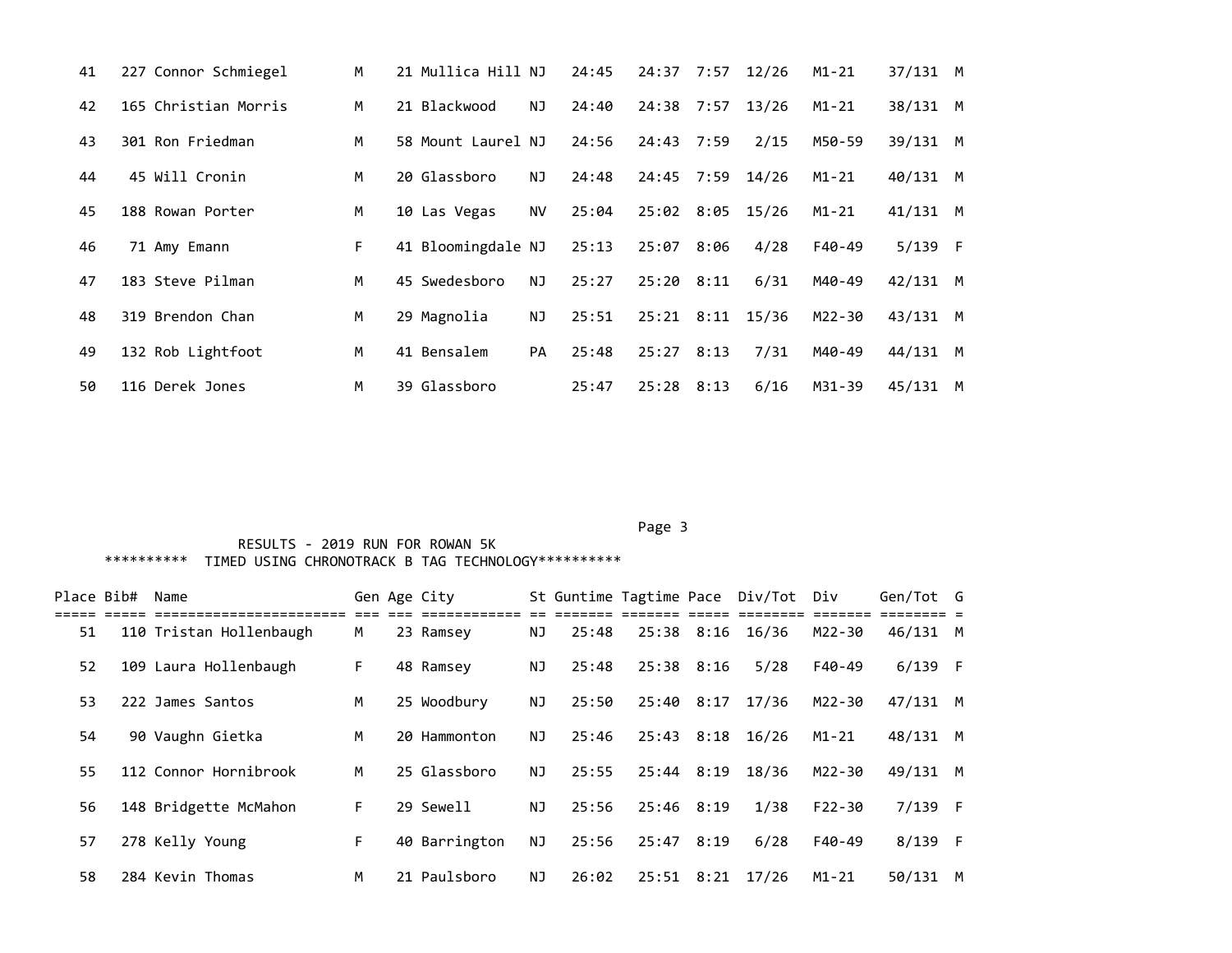| 59 | 233 Dennis Shilling           | M  | 62 Mount Holly     | ΝJ        | 25:59 | 25:53 8:21 |      | 1/5   | M60-69     | 51/131 M |  |
|----|-------------------------------|----|--------------------|-----------|-------|------------|------|-------|------------|----------|--|
| 60 | 158 Helen Merkle              | F  | 19 Glassboro       | ΝJ        | 26:13 | 25:56 8:22 |      | 1/25  | $F1 - 21$  | 9/139 F  |  |
| 61 | 309 Jaclyn McDowell           | F. | 13 Gloucester C NJ |           | 26:11 | 25:59 8:23 |      | 2/25  | $F1 - 21$  | 10/139 F |  |
| 62 | 248 Eric Stiner               | M  | 20 Glassboro       | ΝJ        | 26:11 | 26:05      | 8:25 | 18/26 | $M1 - 21$  | 52/131 M |  |
| 63 | 155 Shiraz Mehta              | M  | 8 Blackwood        | <b>NJ</b> | 26:09 | 26:07 8:26 |      | 19/26 | $M1 - 21$  | 53/131 M |  |
| 64 | 323 Alexander Harm            | M  | 25 Marcus Hook     | <b>PA</b> | 26:33 | 26:08 8:26 |      | 19/36 | M22-30     | 54/131 M |  |
| 65 | 254 Julianne Tarrant          | F. | 21 Nutley          | ΝJ        | 26:37 | 26:17 8:29 |      | 3/25  | $F1 - 21$  | 11/139 F |  |
| 66 | 137 Colin Maher               | M  | 29 Sicklerville NJ |           | 26:24 | 26:18      | 8:29 | 20/36 | M22-30     | 55/131 M |  |
| 67 | 32 Bryce Carmichael           | М  | 31 Lumberton       | NJ        | 26:47 | 26:28 8:33 |      | 7/16  | M31-39     | 56/131 M |  |
| 68 | 210 Kira Rose                 | F. | 20 Princeton Ju NJ |           | 26:46 | 26:34 8:35 |      | 4/25  | $F1 - 21$  | 12/139 F |  |
| 69 | 264 Srinivasan Vanchinathan M |    | 54 Sewell          | ΝJ        | 26:57 | 26:54 8:41 |      | 3/15  | M50-59     | 57/131 M |  |
| 70 | 291 Gregory Viola             | М  | 31 Sicklerville NJ |           | 27:18 | 26:55 8:41 |      | 8/16  | M31-39     | 58/131 M |  |
| 71 | 89 Chaun Giddings             | M  | 24 Egg Harbor T NJ |           | 27:06 | 26:57 8:42 |      | 21/36 | M22-30     | 59/131 M |  |
| 72 | 56 Daniel Destro              | M  | 44 Sewell          | ΝJ        | 27:18 | 27:03 8:44 |      | 8/31  | M40-49     | 60/131 M |  |
| 73 | 322 Domenic Chila             | M  | 26 Swedesboro      | ΝJ        | 27:31 | 27:05      | 8:45 | 22/36 | M22-30     | 61/131 M |  |
| 74 | 256 Dellavira Tejada          | F  | 41 Hoboken         | ΝJ        | 27:31 | 27:12 8:47 |      | 7/28  | F40-49     | 13/139 F |  |
| 75 | 320 Carleigh Gallardo         | F. | 23 Elmer           | NJ        | 27:47 | 27:19      | 8:49 | 2/38  | $F22 - 30$ | 14/139 F |  |

### Page 4 and the state of the state of the state of the state of the state of the state of the state of the state of the state of the state of the state of the state of the state of the state of the state of the state of the

|    | Place Bib# Name |                      |  | Gen Age City |  |  | St Guntime Tagtime Pace Div/Tot Div | Gen/Tot G                                |  |
|----|-----------------|----------------------|--|--------------|--|--|-------------------------------------|------------------------------------------|--|
|    |                 |                      |  |              |  |  |                                     |                                          |  |
| 76 |                 | 39 Laurie Colborn    |  | 50 Woodburv  |  |  |                                     | NJ 27:24 27:21 8:50 1/20 F50-59 15/139 F |  |
|    |                 | 77 13 Anthony Galvin |  |              |  |  |                                     |                                          |  |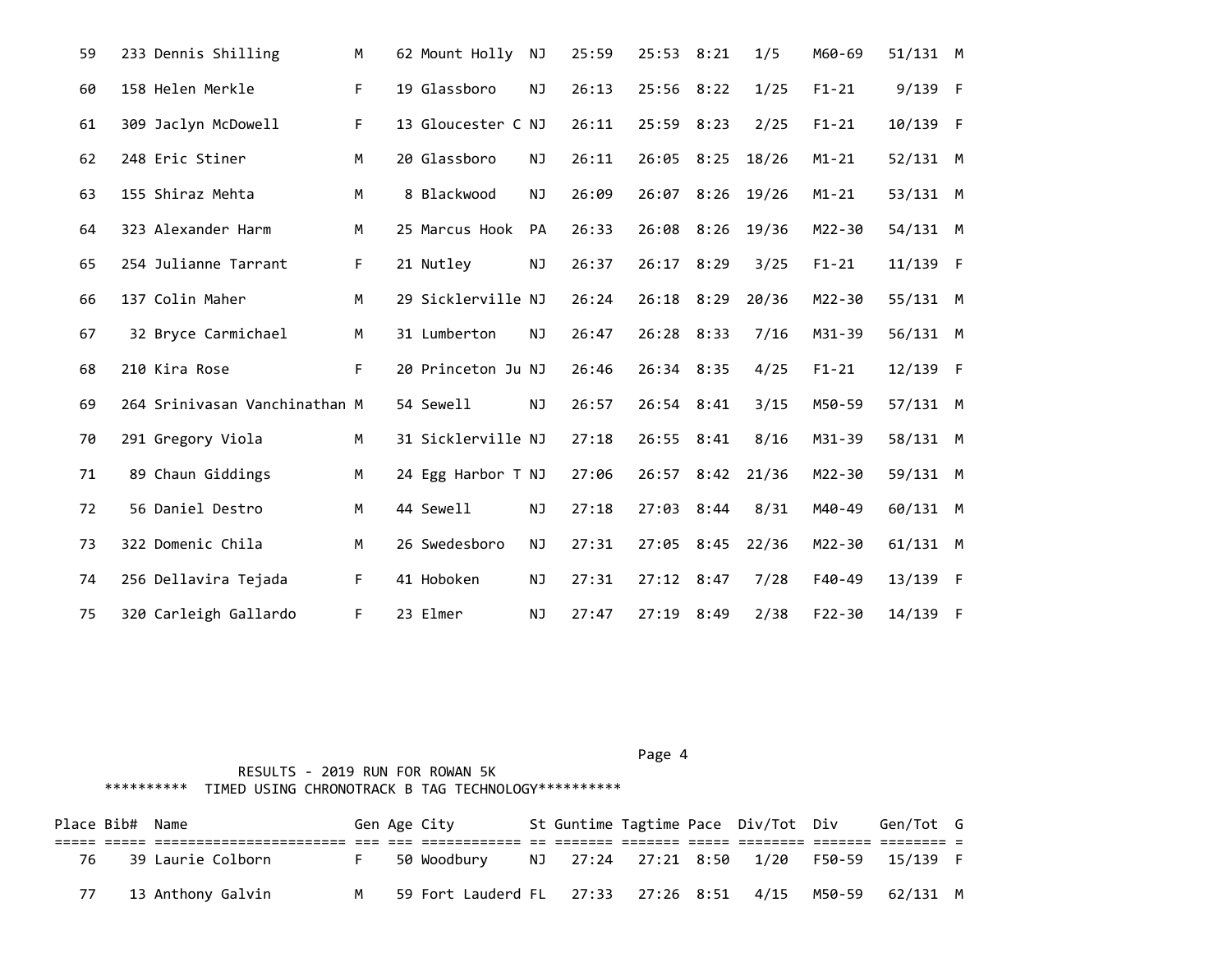| 78  | 35 Robert Chimenti    | М  | 36 Runnemede       | ΝJ | 27:34 | 27:28      | 8:52 | 9/16  | M31-39     | 63/131 M |  |
|-----|-----------------------|----|--------------------|----|-------|------------|------|-------|------------|----------|--|
| 79  | 199 Sydney Rey        | F. | 21 Rumson          | ΝJ | 27:34 | 27:29      | 8:52 | 5/25  | $F1 - 21$  | 16/139 F |  |
| 80  | 175 Jane Oltmann      | F. | 57 Pitman          | ΝJ | 28:18 | 27:31 8:53 |      | 2/20  | F50-59     | 17/139 F |  |
| 81  | 61 Anthony Diantonio  | М  | 23 Woodstown       | ΝJ | 28:08 | 27:48      | 8:58 | 23/36 | M22-30     | 64/131 M |  |
| 82  | 93 Steven Greenstreet | М  | 62 Pitman          | ΝJ | 28:36 | 27:49      | 8:59 | 2/5   | M60-69     | 65/131 M |  |
| 83  | 144 Kevin Matacotta   | M  | 41 Newtown         | PA | 28:31 | 27:50 8:59 |      | 9/31  | M40-49     | 66/131 M |  |
| 84  | 97 Madison Hacker     | F. | 22 Voorhees        | ΝJ | 27:56 | 27:51 8:59 |      | 3/38  | $F22 - 30$ | 18/139 F |  |
| 85  | 285 Ric Rey Vergara   | M  | 24 Woodbury        | ΝJ | 28:02 | 27:52      | 9:00 | 24/36 | M22-30     | 67/131 M |  |
| 86  | 170 Karen Nuss        | F. | 53 Mullica Hill NJ |    | 28:00 | 27:52 9:00 |      | 3/20  | F50-59     | 19/139 F |  |
| 87  | 201 Patrick Richeal   | М  | 21 Monroeville     | NJ | 28:21 | 27:53      | 9:00 | 20/26 | $M1 - 21$  | 68/131 M |  |
| 88  | 162 Danielle Montalto | F. | 24 West Berlin     | NJ | 28:10 | 27:55      | 9:01 | 4/38  | $F22 - 30$ | 20/139 F |  |
| 89  | 220 Diana Saia        | F. | 58 Glassboro       | NJ | 28:20 | 28:16 9:07 |      | 4/20  | F50-59     | 21/139 F |  |
| 90  | 196 Nadia Rahin       | F. | 30 Collingswood NJ |    | 28:56 | 28:22      | 9:09 | 5/38  | $F22 - 30$ | 22/139 F |  |
| 91  | 78 Richard Federman   | М  | 54 Vincentown      | ΝJ | 28:46 | 28:29      | 9:12 | 5/15  | M50-59     | 69/131 M |  |
| 92  | 305 Michael Moroz     | М  | 59 Toms River      | ΝJ | 28:40 | 28:30      | 9:12 | 6/15  | M50-59     | 70/131 M |  |
| 93  | 232 Jason Shanley     | M  | 20 Glassboro       | ΝJ | 28:47 | 28:38      | 9:15 | 21/26 | $M1 - 21$  | 71/131 M |  |
| 94  | 99 David Halloran     | M  | 49 Millville       | ΝJ | 28:52 | 28:41 9:16 |      | 10/31 | M40-49     | 72/131 M |  |
| 95  | 113 Patricia Hurley   | F. | 22 Newark          | DE | 29:14 | 28:45      | 9:17 | 6/38  | $F22 - 30$ | 23/139 F |  |
| 96  | 136 Sandra Ludewig    | F  | 23 Philadelphia PA |    | 29:15 | 28:47      | 9:17 | 7/38  | $F22 - 30$ | 24/139 F |  |
| 97  | 189 Sarah Porter      | F. | 38 Las Vegas       | ΝV | 29:14 | 28:47      | 9:18 | 2/24  | $F31 - 39$ | 25/139 F |  |
| 98  | 186 Charley Porter    | F. | 5 Las Vegas        | ΝV | 29:14 | 28:48      | 9:18 | 6/25  | $F1 - 21$  | 26/139 F |  |
| 99  | 34 Eric Chen          | М  | 21 Cape May        | ΝJ | 29:18 | 29:14      | 9:26 | 22/26 | $M1 - 21$  | 73/131 M |  |
| 100 | 77 Vanessa Fano       | F  | 22 Philadelphia PA |    | 29:36 | 29:22      | 9:29 | 8/38  | $F22 - 30$ | 27/139 F |  |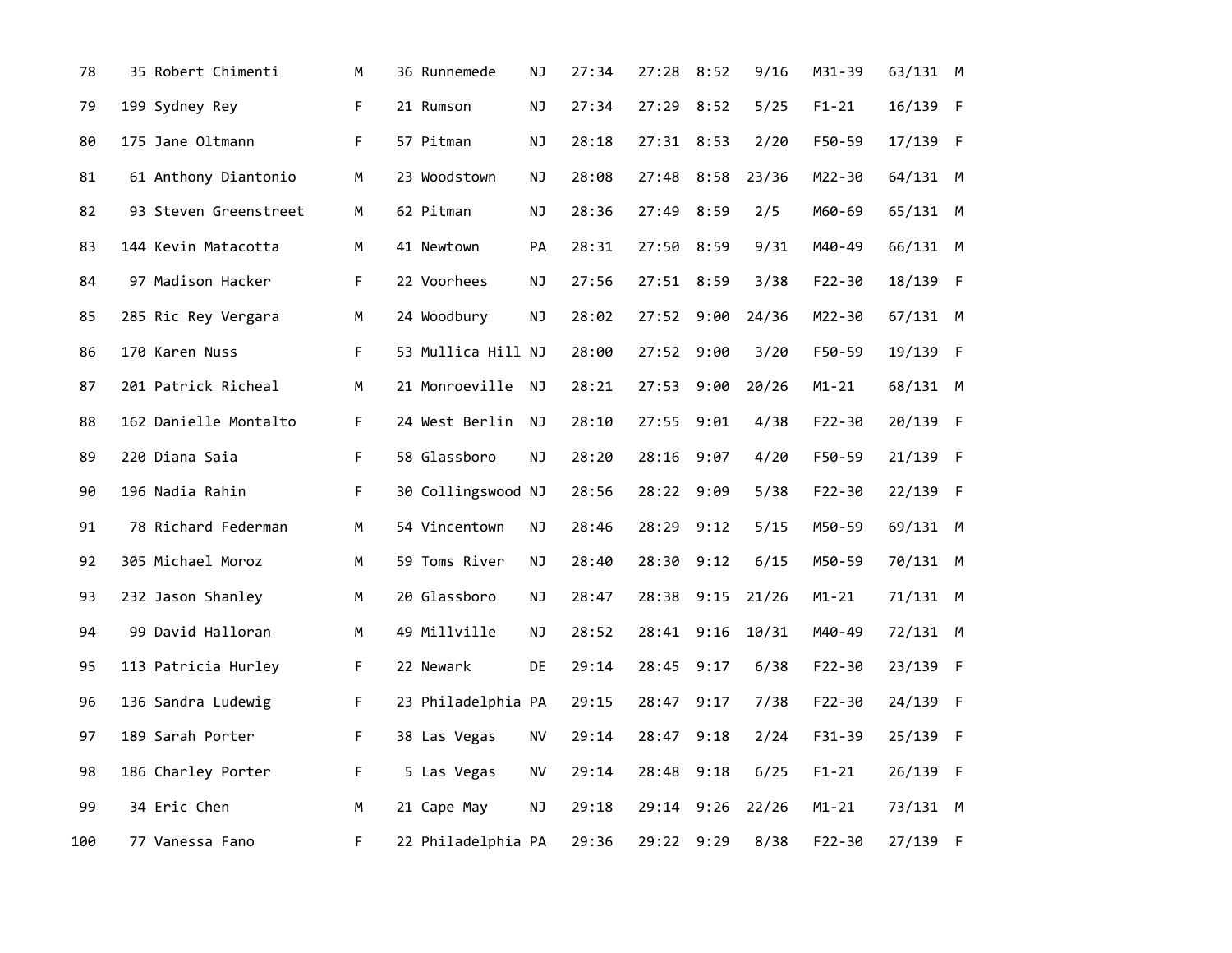#### Page 5 and 2012 and 2012 and 2012 and 2012 and 2012 and 2012 and 2012 and 2012 and 2012 and 2012 and 2012 and

|     | Place Bib# Name |                       |    | Gen Age City       |           |       |            |            | St Guntime Tagtime Pace Div/Tot Div<br>===== ======== | =======    | Gen/Tot G<br>======== = |  |
|-----|-----------------|-----------------------|----|--------------------|-----------|-------|------------|------------|-------------------------------------------------------|------------|-------------------------|--|
| 101 |                 | 288 Brian Stevenson   | M  | 45 Vincentown      | <b>NJ</b> | 29:37 | 29:25      | 9:30       | 11/31                                                 | M40-49     | 74/131 M                |  |
| 102 |                 | 247 Catelyn Stevenson | F. | 18 Vincentown      | NJ        | 29:37 | 29:26      | 9:30       | 7/25                                                  | $F1 - 21$  | 28/139 F                |  |
| 103 |                 | 125 Brian Kelly       | M  | 26 Vincentown      | ΝJ        | 29:56 | 29:28      | 9:31       | 25/36                                                 | M22-30     | 75/131 M                |  |
| 104 |                 | 297 Rebecca Joyce     | F. | 59 Elmer           | <b>NJ</b> | 29:48 |            | 29:29 9:31 | 5/20                                                  | F50-59     | 29/139 F                |  |
| 105 |                 | 327 Nick Gardiner     | M  | 31 Medford         | NJ        | 29:39 |            | 29:33 9:32 | 10/16                                                 | M31-39     | 76/131 M                |  |
| 106 |                 | 57 Ryan Destro        | M  | 11 Sewell          | <b>NJ</b> | 29:49 | 29:34      | 9:33       | 23/26                                                 | $M1 - 21$  | 77/131 M                |  |
| 107 |                 | 276 Meghan Wren       | F  | 54 Newport         | NJ        | 29:50 | 29:34 9:33 |            | 6/20                                                  | F50-59     | 30/139 F                |  |
| 108 |                 | 23 Joseph Browne      | М  | 57 Glassboro       | ΝJ        | 29:52 | 29:44      | 9:36       | 7/15                                                  | M50-59     | 78/131 M                |  |
| 109 |                 | 296 Erin Hannah       | F. | 40 Woodstown       | <b>NJ</b> | 30:10 | 29:44      | 9:36       | 8/28                                                  | $F40-49$   | 31/139 F                |  |
| 110 |                 | 166 Stephanie Mosher  | F  | 38 Williamstown NJ |           | 30:10 |            | 29:45 9:36 | 3/24                                                  | F31-39     | 32/139 F                |  |
| 111 |                 | 3 Raylene Aita        | F. | 46 Sewell          | ΝJ        | 30:17 | 29:56      | 9:40       | 9/28                                                  | $F40-49$   | 33/139 F                |  |
| 112 |                 | 171 Lauren O'Connor   | F. | 22 Newark          | DE        | 30:39 | 30:09      | 9:44       | 9/38                                                  | $F22 - 30$ | 34/139 F                |  |
| 113 |                 | 5 Agatha Amari        | F  | 24 Glassboro       | <b>NJ</b> | 30:41 | 30:13      | 9:45       | 10/38                                                 | $F22 - 30$ | 35/139 F                |  |
| 114 |                 | 88 Olivia Geisel      | F  | 24 Bordentown      | ΝJ        | 30:41 | 30:15      | 9:46       | 11/38                                                 | $F22 - 30$ | 36/139 F                |  |
| 115 |                 | 68 Bridget Dwyer      | F. | 37 Mantua          | <b>NJ</b> | 31:02 | 30:24      | 9:49       | 4/24                                                  | F31-39     | 37/139 F                |  |
| 116 |                 | 184 Keith Polifrone   | M  | 50 Clementon       | NJ        | 30:53 |            | 30:41 9:54 | 8/15                                                  | M50-59     | 79/131 M                |  |
| 117 |                 | 117 James Jordan      | м  | 46 Sewell          | ΝJ        | 31:08 |            | 30:42 9:55 | 12/31                                                 | M40-49     | 80/131 M                |  |
| 118 |                 | 243 Alexandra Skepner | F. | 30 Cherry Hill     | <b>NJ</b> | 31:00 | 30:47      | 9:56       | 12/38                                                 | $F22 - 30$ | 38/139 F                |  |
| 119 |                 | 161 Jack Mills        | M  | 44 Medford         | NJ        | 30:52 | 30:48      | 9:56       | 13/31                                                 | M40-49     | 81/131 M                |  |
| 120 |                 | 262 Colleen Van Auken | F. | 42 Franklinvill NJ |           | 31:07 | 30:48      | 9:56       | 10/28                                                 | F40-49     | 39/139 F                |  |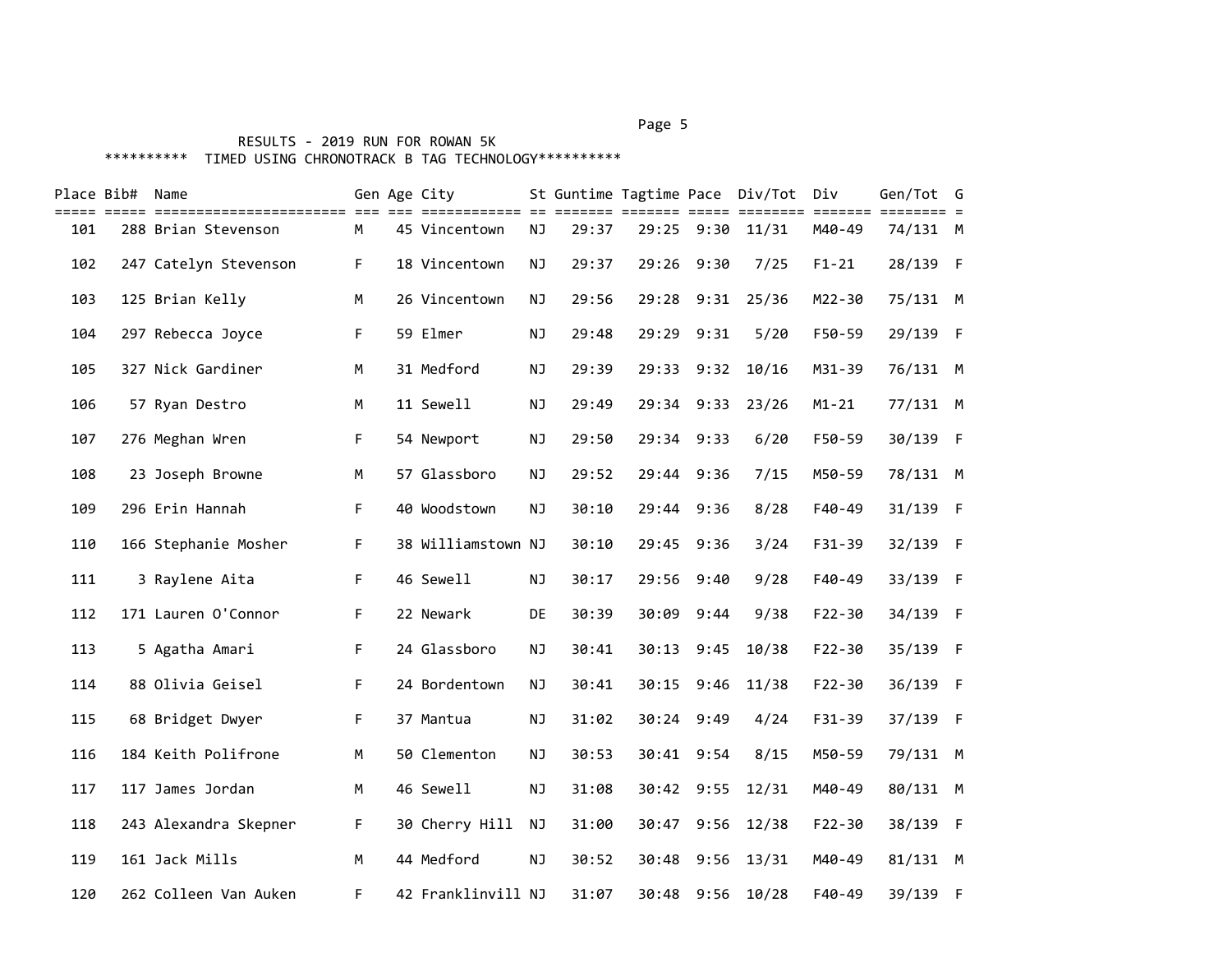| 121 | 147 Jim McLaughlin   | M  | 44 Paulsboro - NJ                          | 31:33             | 30:53 9:58 14/31 |       | M40-49 | 82/131 M |  |
|-----|----------------------|----|--------------------------------------------|-------------------|------------------|-------|--------|----------|--|
| 122 | 275 Lawayne Williams | M  | 46 Williamstown NJ                         | 31:19             | 30:57 9:59       | 15/31 | M40-49 | 83/131 M |  |
| 123 | 207 Danielle Rizzo   | F. | NJ<br>34 Blackwood                         | 31:39             | 31:02 10:01      | 5/24  | F31-39 | 40/139 F |  |
| 124 | 311 Peter Damiri     | M  | NJ<br>51 Vincentown                        | 31:34 31:02 10:01 |                  | 9/15  | M50-59 | 84/131 M |  |
| 125 | 138 Aj Malicdem      | M  | 29 Virginia Bea VA 31:21 31:03 10:01 26/36 |                   |                  |       | M22-30 | 85/131 M |  |

#### Page 6 and the contract of the contract of the contract of the contract of the contract of the contract of the

| Place Bib# | Name                                      |    | Gen Age City             |           |       |             | St Guntime Tagtime Pace Div/Tot | Div        | Gen/Tot G |  |
|------------|-------------------------------------------|----|--------------------------|-----------|-------|-------------|---------------------------------|------------|-----------|--|
| 126        | ---------------------<br>123 Kevin Keenan | M  | ---------<br>41 Woodbury | ΝJ        | 31:28 | 31:11 10:04 | 16/31                           | M40-49     | 86/131 M  |  |
| 127        | 298 Makenzie D'Angelo                     | F. | 32 Sewell                | NJ.       | 31:25 | 31:12 10:04 | 6/24                            | F31-39     | 41/139 F  |  |
| 128        | 100 James Hambor                          | M  | 23 Westville             | ΝJ        | 31:24 | 31:15 10:05 | 27/36                           | M22-30     | 87/131 M  |  |
| 129        | 230 Marisa Schoepflin                     | F. | 27 Sewell                | NJ        | 31:32 | 31:21 10:07 | 13/38                           | $F22 - 30$ | 42/139 F  |  |
| 130        | 41 Gina Componile                         | F. | 29 Brick                 | NJ        | 31:45 | 31:24 10:08 | 14/38                           | $F22 - 30$ | 43/139 F  |  |
| 131        | 72 Jacob Epifano                          | M  | 21 Sewell                | <b>NJ</b> | 31:36 | 31:34 10:11 | 24/26                           | $M1 - 21$  | 88/131 M  |  |
| 132        | 128 Ashley Lamplugh                       | F. | 25 Woodbury              | ΝJ        | 31:56 | 31:42 10:14 | 15/38                           | $F22 - 30$ | 44/139 F  |  |
| 133        | 314 Adam Croker                           | M  | 29 Cherry Hill           | NJ        | 32:13 | 31:46 10:15 | 28/36                           | M22-30     | 89/131 M  |  |
| 134        | 252 Heather Sulitzer                      | F. | 35 Sewell                | NJ        | 32:21 | 32:01 10:20 | 7/24                            | $F31 - 39$ | 45/139 F  |  |
| 135        | 159 Scot Merkle                           | M  | 58 Prospect              | KY        | 32:11 | 32:04 10:21 | 10/15                           | M50-59     | 90/131 M  |  |
| 136        | 133 Mary Loielo                           | F. | 71 Voorhees              | ΝJ        | 32:24 | 32:07 10:22 | 1/1                             | $F70+$     | 46/139 F  |  |
| 137        | 277 Peter Yanefski                        | M  | 26 Pitman                | NJ        | 32:32 | 32:10 10:23 | 29/36                           | M22-30     | 91/131 M  |  |
| 138        | 299 Tom Figlio                            | M  | 69 Elmer                 | ΝJ        | 32:31 | 32:13 10:24 | 3/5                             | M60-69     | 92/131 M  |  |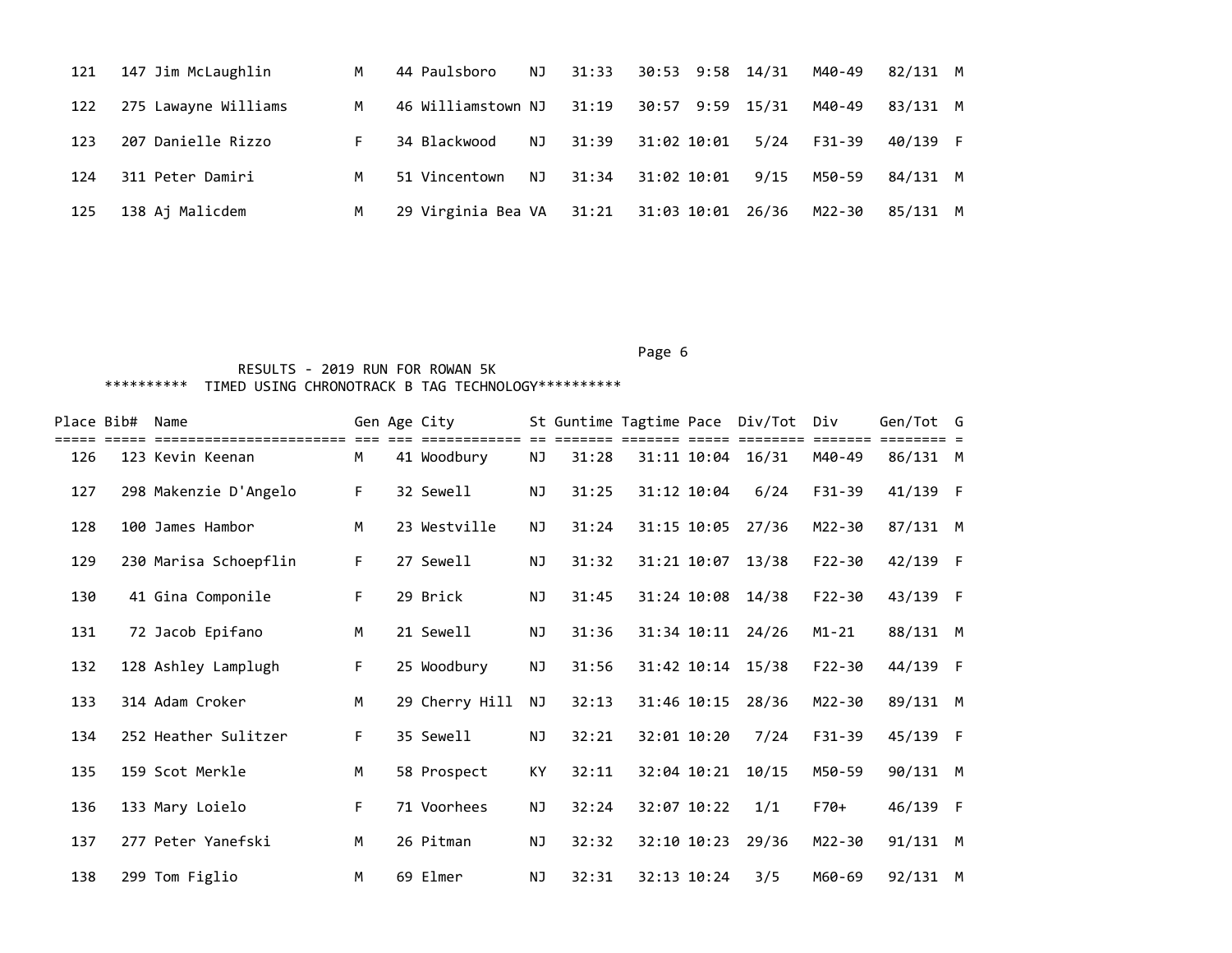| 139 | 313 Ashley Nichols    | F. | 22 Glassboro       | ΝJ        | 32:39 | 32:20 10:26 | 16/38 | $F22 - 30$ | 47/139 F |     |
|-----|-----------------------|----|--------------------|-----------|-------|-------------|-------|------------|----------|-----|
| 140 | 27 Nicholas Burpulis  | M  | 37 Sewell          | ΝJ        | 32:44 | 32:20 10:26 | 11/16 | M31-39     | 93/131 M |     |
| 141 | 86 Brittany Gallagher | F. | 25 Riverton        | <b>NJ</b> | 32:48 | 32:25 10:28 | 17/38 | $F22 - 30$ | 48/139 F |     |
| 142 | 102 Alaina Hart       | F. | 19 Glassboro       | ΝJ        | 32:49 | 32:33 10:30 | 8/25  | $F1 - 21$  | 49/139 F |     |
| 143 | 114 Shauna Hurley     | F  | 16 Howell          | ΝJ        | 33:13 | 32:41 10:33 | 9/25  | $F1 - 21$  | 50/139 F |     |
| 144 | 19 Lauren Bitzer      | F. | 21 Cherry Hill     | ΝJ        | 32:55 | 32:42 10:33 | 10/25 | $F1 - 21$  | 51/139 F |     |
| 145 | 107 Dawn Hiatt        | F. | 39 Pitman          | <b>NJ</b> | 32:51 | 32:42 10:33 | 8/24  | $F31 - 39$ | 52/139 F |     |
| 146 | 228 Jenice Schoepflin | F. | 58 Sewell          | ΝJ        | 32:56 | 32:44 10:34 | 7/20  | F50-59     | 53/139 F |     |
| 147 | 103 Mark Hebert       | М  | 43 Woodbury        | ΝJ        | 33:24 | 32:46 10:34 | 17/31 | M40-49     | 94/131 M |     |
| 148 | 51 Stephanie D'Angelo | F. | 34 Woodbury        | <b>NJ</b> | 32:59 | 32:46 10:35 | 9/24  | $F31 - 39$ | 54/139 F |     |
| 149 | 245 Eve Sledjeski     | F. | 40 Glassboro       | <b>NJ</b> | 33:14 | 32:56 10:38 | 11/28 | F40-49     | 55/139   | - F |
| 150 | 209 Amy Rose          | F  | 53 Princeton Ju NJ |           | 33:18 | 33:05 10:41 | 8/20  | F50-59     | 56/139   | - F |

| Place Bib# | Name                  |    | Gen Age City       |     |       |             |             | St Guntime Tagtime Pace Div/Tot Div |            | Gen/Tot G |          |
|------------|-----------------------|----|--------------------|-----|-------|-------------|-------------|-------------------------------------|------------|-----------|----------|
|            |                       |    |                    |     |       |             |             |                                     |            |           |          |
| 151        | 279 Nicole Fickas     | F. | 21 Glassboro       | NJ  | 33:38 |             |             | 33:08 10:42 11/25                   | $F1 - 21$  | 57/139 F  |          |
| 152        | 67 Elizabeth Downing  | F. | 21 Red Bank        | NJ  | 33:39 |             |             | 33:08 10:42 12/25                   | $F1 - 21$  | 58/139 F  |          |
| 153        | 73 Felix Evangelista  | M  | 44 Westfield       | ΝJ  | 33:44 | 33:12 10:43 |             | 18/31                               | M40-49     | 95/131 M  |          |
| 154        | 200 Jodie Richeal     | F. | 56 Monroeville     | NJ. | 33:44 | 33:14 10:44 |             | 9/20                                | F50-59     | 59/139 F  |          |
| 155        | 283 Jacqueline Aimino | F. | 22 Mantua          | ΝJ  | 34:02 | 33:31 10:49 |             | 18/38                               | $F22 - 30$ | 60/139 F  |          |
| 156        | 316 Stephen Glass     | M  | 21 Mount Laurel NJ |     | 33:36 |             | 33:33 10:50 | 25/26                               | $M1 - 21$  | 96/131    | <b>M</b> |
| 157        | 290 Allegra Viola     | F. | 29 Sicklerville NJ |     | 34:00 |             | 33:35 10:50 | 19/38                               | $F22 - 30$ | 61/139    | - F      |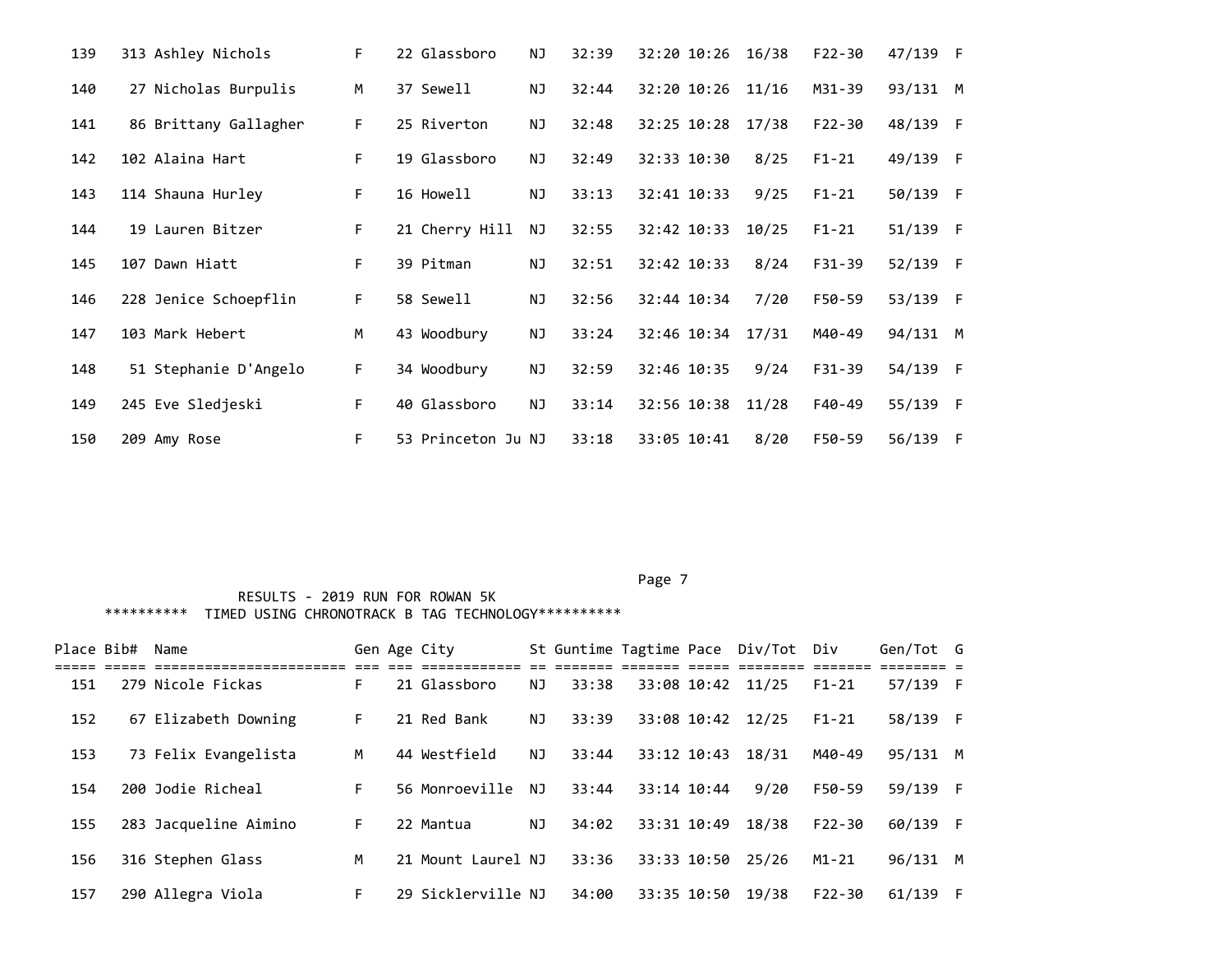| 158 | 259 Kathryn Tranz     | F. | 49 Glassboro       | <b>NJ</b> | 33:54 | 33:36 10:51       | 12/28 | $F40-49$   | 62/139 F  |  |
|-----|-----------------------|----|--------------------|-----------|-------|-------------------|-------|------------|-----------|--|
| 159 | 242 Matthew Skala     | M  | 48 Woodbury Hei NJ |           | 34:15 | 33:38 10:51       | 19/31 | M40-49     | 97/131 M  |  |
| 160 | 36 Christina Chinnici | F. | 23 Elmer           | <b>NJ</b> | 34:11 | 33:42 10:53 20/38 |       | $F22 - 30$ | 63/139 F  |  |
| 161 | 4 Joe Aman            | М  | 31 Gloucester C NJ |           | 34:06 | 33:44 10:53       | 12/16 | M31-39     | 98/131 M  |  |
| 162 | 105 Jessica Henderson | F. | 33 Woodbury        | ΝJ        | 34:22 | 33:44 10:53       | 10/24 | $F31 - 39$ | 64/139 F  |  |
| 163 | 135 Gary Loudenslager | М  | 71 Glassboro       | <b>NJ</b> | 33:52 | 33:44 10:53       | 1/2   | M70+       | 99/131 M  |  |
| 164 | 75 Derick Fajardo     | M  | 27 Sicklerville NJ |           | 34:02 | 33:55 10:57       | 30/36 | M22-30     | 100/131 M |  |
| 165 | 273 Katie Wermuth     | F. | 36 Mount Ephrai NJ |           | 34:32 | 33:56 10:57       | 11/24 | $F31-39$   | 65/139 F  |  |
| 166 | 306 Daphne Vassalotti | F. | 53 Vineland        | <b>NJ</b> | 34:12 | 34:07 11:01       | 10/20 | F50-59     | 66/139 F  |  |
| 167 | 235 Ciara Sikking     | F. | 20 Glassboro       | <b>NJ</b> | 34:29 | 34:09 11:01 13/25 |       | $F1 - 21$  | 67/139 F  |  |
| 168 | 324 Raymond Joubert   | М  | 46 Glassboro       | NJ        | 34:25 | 34:12 11:02       | 20/31 | M40-49     | 101/131 M |  |
| 169 | 177 Rachel Papa       | F  | 30 Roselle         | NJ        | 34:28 | 34:16 11:04       | 21/38 | $F22 - 30$ | 68/139 F  |  |
| 170 | 64 Angel D'Oliviera   | F  | 27 Wilmington      | DE        | 34:49 | 34:16 11:04       | 22/38 | $F22 - 30$ | 69/139 F  |  |
| 171 | 154 Sanaa Mehta       | F. | 10 Blackwood       | <b>NJ</b> | 34:31 | 34:29 11:08       | 14/25 | $F1 - 21$  | 70/139 F  |  |
| 172 | 215 Amy Ruymann       | F. | 58 Medford         | <b>NJ</b> | 34:58 | 34:30 11:08       | 11/20 | F50-59     | 71/139 F  |  |
| 173 | 211 Sam Rosetti       | M  | 40 Barrington      | <b>NJ</b> | 35:03 | 34:32 11:09       | 21/31 | M40-49     | 102/131 M |  |
| 174 | 134 Shelby Lorenz     | F. | 40 Philadelphia PA |           | 35:04 | 34:33 11:09       | 13/28 | $F40-49$   | 72/139 F  |  |
| 175 | 118 Nicole Jordan     | F. | 46 Sewell          | ΝJ        | 35:00 | 34:34 11:09       | 14/28 | $F40-49$   | 73/139 F  |  |

Page 8 and 2012 and 2012 and 2012 and 2012 and 2012 and 2012 and 2012 and 2012 and 2012 and 2012 and 2012 and

 RESULTS - 2019 RUN FOR ROWAN 5K \*\*\*\*\*\*\*\*\*\* TIMED USING CHRONOTRACK B TAG TECHNOLOGY\*\*\*\*\*\*\*\*\*\*

Place Bib# Name The Gen Age City St Guntime Tagtime Pace Div/Tot Div Gen/Tot G ===== ===== ======================= === === ============ == ======= ======= ===== ======== ======= ======== =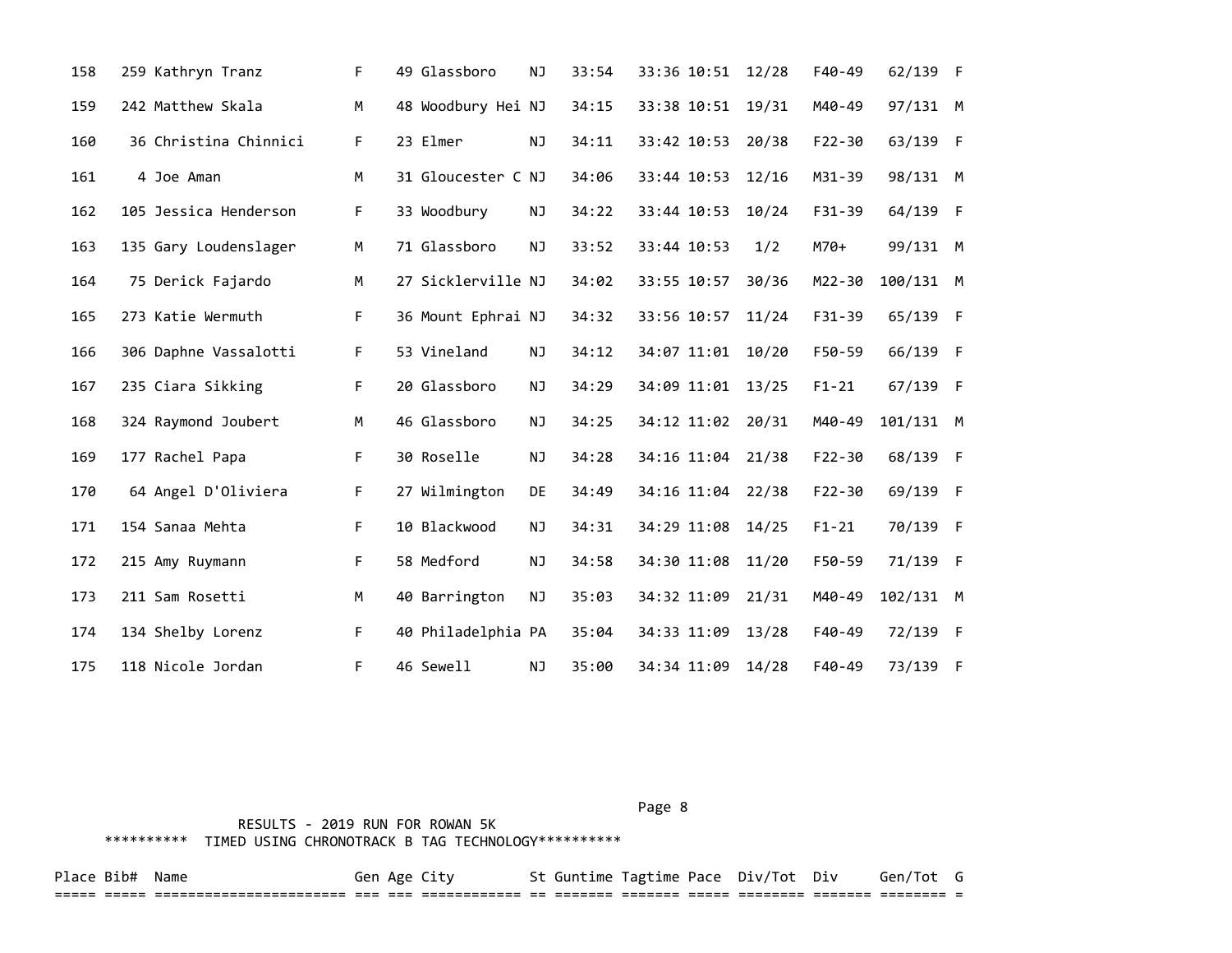| 176 | 249 Kathryn Stoedter       | F.   | 39 Philadelphia PA |    | 35:03 | 34:34 11:09 | 12/24 | $F31-39$   | 74/139 F  |  |
|-----|----------------------------|------|--------------------|----|-------|-------------|-------|------------|-----------|--|
| 177 | 180 Mark Pares             | М    | 32 Clementon       | ΝJ | 34:49 | 34:39 11:11 | 13/16 | M31-39     | 103/131 M |  |
| 178 | 48 Kathleen Damiri         | F.   | 52 Vincentown      | NJ | 35:16 | 34:45 11:13 | 12/20 | F50-59     | 75/139 F  |  |
| 179 | 96 Kirstene Gultian        | F    | 23 Glassboro       | NJ | 35:02 | 34:51 11:15 | 23/38 | $F22 - 30$ | 76/139 F  |  |
| 180 | 179 Rickie Parcelles-Jones | $-F$ | 51 Clayton         | ΝJ | 35:10 | 35:01 11:18 | 13/20 | F50-59     | 77/139 F  |  |
| 181 | 267 Michael Venuto         | М    | 48 Sewell          | ΝJ | 35:26 | 35:08 11:20 | 22/31 | M40-49     | 104/131 M |  |
| 182 | 42 Stephen Considine       | M    | 53 Monroeville     | ΝJ | 36:00 | 35:31 11:28 | 11/15 | M50-59     | 105/131 M |  |
| 183 | 192 Gina Pusloski          | F.   | 38 Cherry Hill     | ΝJ | 35:45 | 35:31 11:28 | 13/24 | F31-39     | 78/139 F  |  |
| 184 | 91 Maggie Grande           | F.   | 46 Sussex          | ΝJ | 36:00 | 35:36 11:29 | 15/28 | F40-49     | 79/139 F  |  |
| 185 | 60 Gina Di Bartolo         | F.   | 33 Woodbury        | ΝJ | 35:54 | 35:37 11:30 | 14/24 | F31-39     | 80/139 F  |  |
| 186 | 59 Anthony Di Bartolo      | M    | 32 Woodbury        | NJ | 35:55 | 35:37 11:30 | 14/16 | M31-39     | 106/131 M |  |
| 187 | 17 Michelle Bellomo        | F.   | 45 Oradell         | ΝJ | 36:04 | 35:40 11:31 | 16/28 | F40-49     | 81/139 F  |  |
| 188 | 54 Amber Day               | F.   | 32 Merchantvill NJ |    | 35:49 | 35:41 11:31 | 15/24 | F31-39     | 82/139 F  |  |
| 189 | 69 Daniel Einbinder        | М    | 27 Falls Church VA |    | 36:14 | 35:55 11:35 | 31/36 | M22-30     | 107/131 M |  |
| 190 | 46 Leana Crowther          | F.   | 50 Paulsboro       | ΝJ | 36:05 | 35:57 11:36 | 14/20 | F50-59     | 83/139 F  |  |
| 191 | 52 Willow Dangle           | F.   | 21 Blackwood       | ΝJ | 36:00 | 35:58 11:36 | 15/25 | $F1 - 21$  | 84/139 F  |  |
| 192 | 98 Alexandra Haggar        | F.   | 20 Freehold        | NJ | 36:13 | 35:59 11:37 | 16/25 | $F1 - 21$  | 85/139 F  |  |
| 193 | 84 Amy Foster              | F.   | 26 Blackwood       | ΝJ | 36:16 | 36:04 11:38 | 24/38 | $F22 - 30$ | 86/139 F  |  |
| 194 | 321 Desiree Saraceno       | F.   | 29 Merchantvill NJ |    | 36:39 | 36:07 11:39 | 25/38 | $F22 - 30$ | 87/139 F  |  |
| 195 | 214 Angelique Rutter       | F.   | 32 Bellmawr        | NJ | 36:31 | 36:08 11:40 | 16/24 | F31-39     | 88/139 F  |  |
| 196 | 258 Kimberly Tran          | F.   | 21 Riverside       | ΝJ | 36:26 | 36:12 11:41 | 17/25 | $F1 - 21$  | 89/139 F  |  |
| 197 | 31 Michelle Cammarata      | F    | 41 Mullica Hill NJ |    | 36:56 | 36:15 11:42 | 17/28 | F40-49     | 90/139 F  |  |
| 198 | 81 Anthony Fitzpatrick     | M    | 42 Collingswood NJ |    | 36:55 | 36:17 11:43 | 23/31 | M40-49     | 108/131 M |  |
| 199 | 202 Maryjane Rieske        | F.   | 21 Morristown      | ΝJ | 36:22 | 36:17 11:43 | 18/25 | $F1 - 21$  | 91/139 F  |  |
| 200 | 234 Victoria Shimp         | F    | 42 Clifton         | ΝJ | 36:59 | 36:17 11:43 | 18/28 | F40-49     | 92/139 F  |  |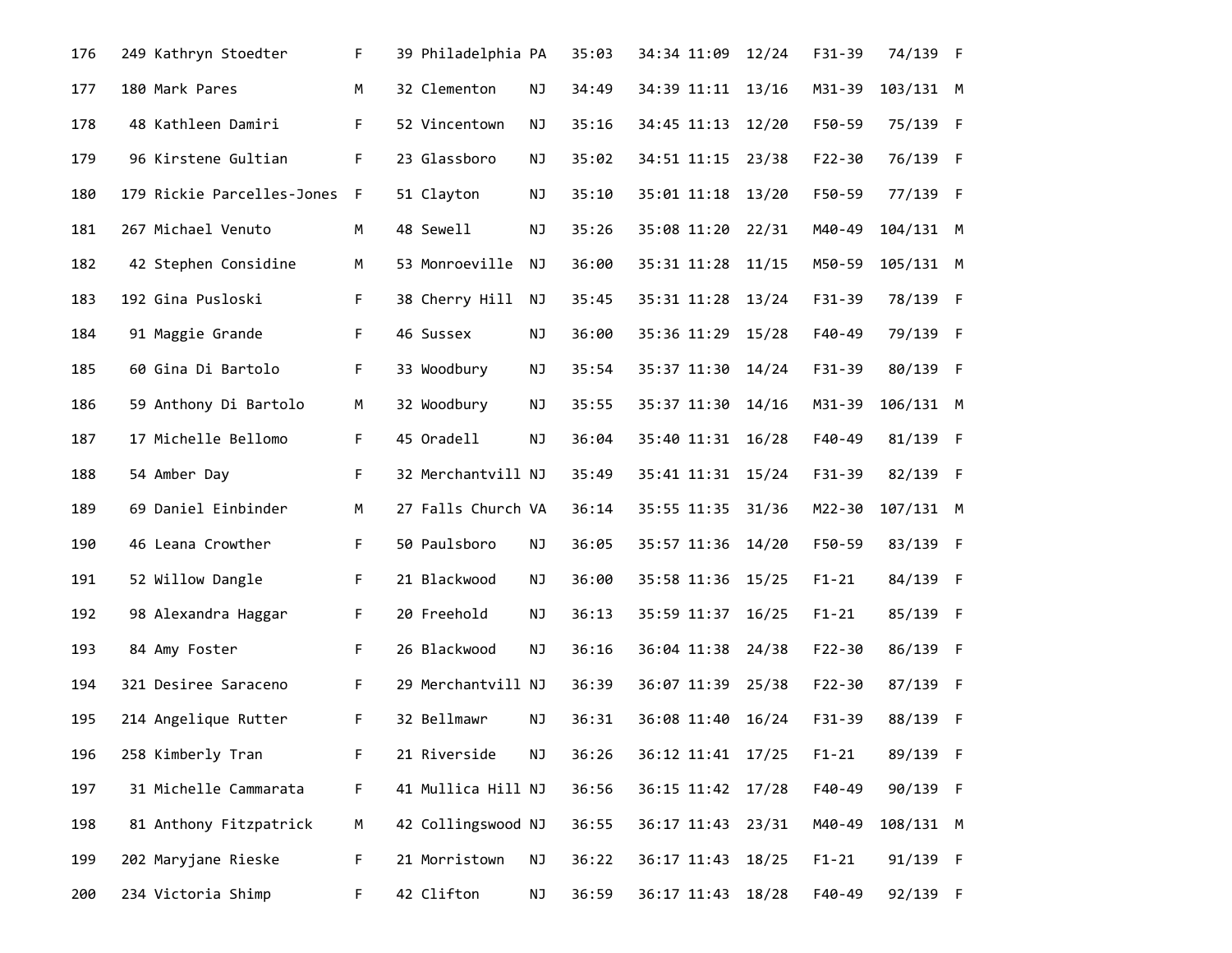# RESULTS - 2019 RUN FOR ROWAN 5K \*\*\*\*\*\*\*\*\*\* TIMED USING CHRONOTRACK B TAG TECHNOLOGY\*\*\*\*\*\*\*\*\*\*

|     | Place Bib# Name |                         |    | Gen Age City       |           |       |             | St Guntime Tagtime Pace Div/Tot Div | =======    | Gen/Tot G   |  |
|-----|-----------------|-------------------------|----|--------------------|-----------|-------|-------------|-------------------------------------|------------|-------------|--|
| 201 |                 | 43 Wendy Cooper         | F. | 68 Pitman          | NJ        | 36:42 | 36:27 11:46 | 1/3                                 | F60-69     | 93/139 F    |  |
| 202 |                 | 119 Caroline Jorgenson  | F  | 22 Bridgeton       | NJ        | 36:51 | 36:31 11:47 | 26/38                               | $F22 - 30$ | 94/139 F    |  |
| 203 |                 | 289 Angela Lozzi        | F. | 54 Blackwood       | <b>NJ</b> | 37:07 | 36:51 11:53 | 15/20                               | F50-59     | 95/139 F    |  |
| 204 |                 | 47 Vanessa Cruz         | F. | 28 Clementon       | <b>NJ</b> | 37:35 | 37:11 12:00 | 27/38                               | $F22 - 30$ | 96/139 F    |  |
| 205 |                 | 198 Lindsay Renn        | F. | 25 Burlington      | NJ        | 37:38 | 37:15 12:01 | 28/38                               | $F22 - 30$ | 97/139 F    |  |
| 206 |                 | 55 Anthony Degliomini   | М  | 23 Sewell          | ΝJ        | 37:37 | 37:15 12:01 | 32/36                               | M22-30     | 109/131 M   |  |
| 207 |                 | 70 Amanda Emann         | F. | 12 Bloomingdale NJ |           | 37:33 | 37:15 12:01 | 19/25                               | $F1 - 21$  | 98/139 F    |  |
| 208 |                 | 92 Megan Greenberg      | F. | 30 Fair Lawn       | NJ        | 37:41 | 37:20 12:03 | 29/38                               | $F22 - 30$ | 99/139 F    |  |
| 209 |                 | 14 Rachel Beatty        | F. | 27 Riverside       | <b>NJ</b> | 37:44 | 37:21 12:03 | 30/38                               | $F22 - 30$ | 100/139 F   |  |
| 210 |                 | 225 Maria Scenna        | F. | 54 Sewell          | ΝJ        | 37:44 | 37:22 12:04 | 16/20                               | F50-59     | 101/139 F   |  |
| 211 |                 | 139 Shreekanth Mandayam | M  | 51 Pitman          | NJ        | 38:08 |             | 37:35 12:08 12/15                   | M50-59     | 110/131 M   |  |
| 212 |                 | 63 Katelyn Dmitruck     | F. | 27 Florence        | ΝJ        | 38:26 | 38:04 12:17 | 31/38                               | $F22 - 30$ | 102/139 F   |  |
| 213 |                 | 213 Lynne Rutkoski      | F. | 56 Great Meadow NJ |           | 38:31 | 38:12 12:20 | 17/20                               | F50-59     | 103/139 F   |  |
| 214 |                 | 143 Kevin Mason         | M  | 48 Millville       | <b>NJ</b> | 38:54 | 38:14 12:20 | 24/31                               | M40-49     | $111/131$ M |  |
| 215 |                 | 293 Nelcy Jimenez       | F. | 41 Vineland        | <b>NJ</b> | 38:43 | 38:15 12:21 | 19/28                               | F40-49     | 104/139 F   |  |
| 216 |                 | 58 Caterina Desumma     | F  | 25 Medford         | <b>NJ</b> | 38:45 |             | 38:18 12:22 32/38                   | $F22 - 30$ | 105/139 F   |  |
| 217 |                 | 33 Lanie Centeno        | F  | 19 Sicklerville NJ |           | 38:44 | 38:31 12:26 | 20/25                               | $F1 - 21$  | 106/139 F   |  |
| 218 |                 | 74 Judith Evans         | F. | 19 Sewell          | ΝJ        | 38:44 | 38:31 12:26 | 21/25                               | $F1 - 21$  | 107/139 F   |  |

#### Page 9 - Page 9 - Page 9 - Page 9 - Page 9 - Page 9 - Page 9 - Page 9 - Page 9 - Page 9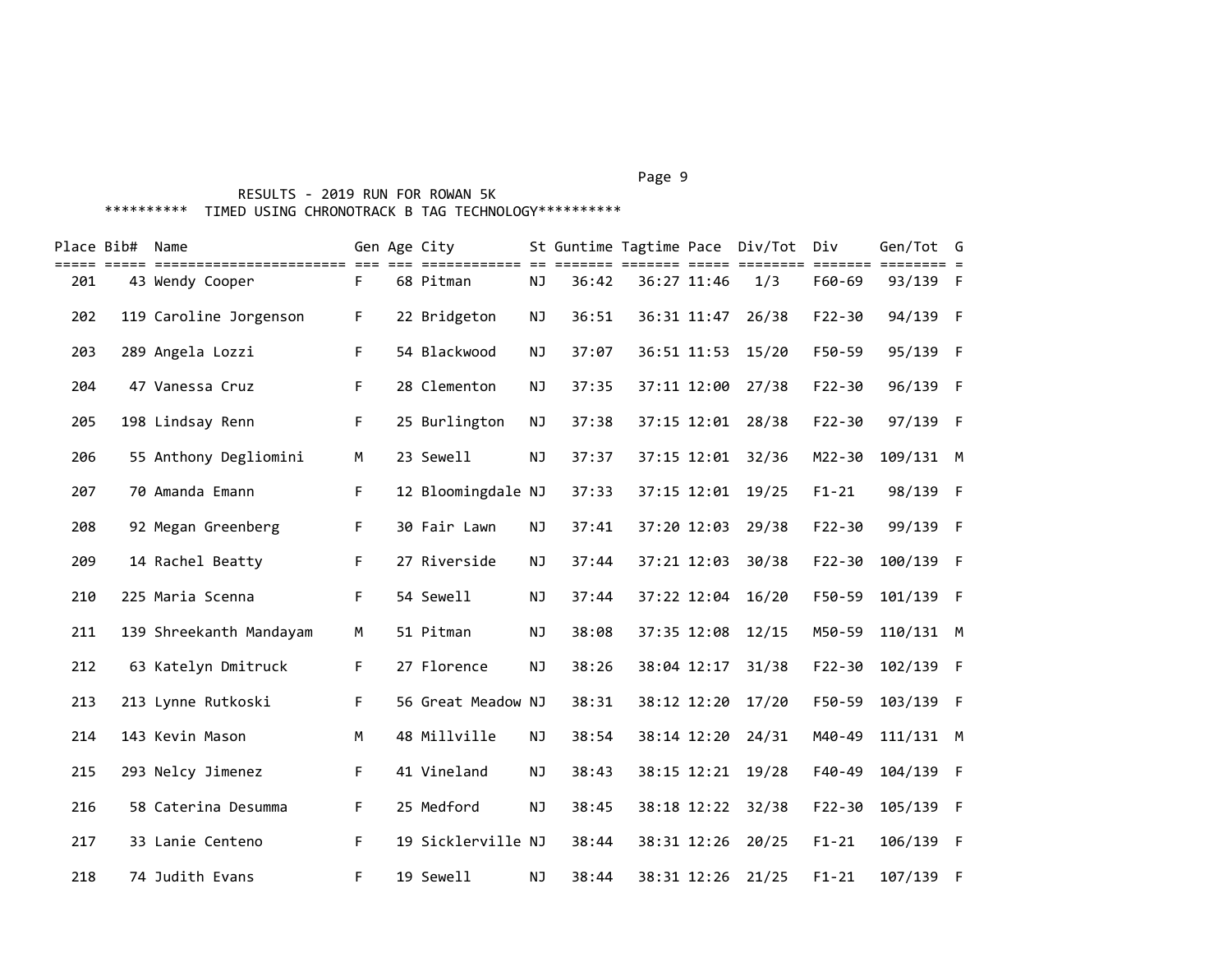| 219 | 318 Erik Hurley     | M  | 9 Howell          | NJ        | 39:17 | 38:32 12:26 26/26 |       | M1-21      | $112/131$ M |          |
|-----|---------------------|----|-------------------|-----------|-------|-------------------|-------|------------|-------------|----------|
| 220 | 317 Bridget Hurley  | F. | 45 Howell         | ΝJ        | 39:23 | 38:40 12:29       | 20/28 | F40-49     | 108/139 F   |          |
| 221 | 206 Logan Rittberg  | M  | 41 Cherry Hill NJ |           | 39:14 | 38:44 12:30       | 25/31 | M40-49     | 113/131     | M        |
| 222 | 145 Shara Matacotta | F. | 35 Newtown        | PA        | 39:32 | 38:51 12:32 17/24 |       | $F31-39$   | 109/139 F   |          |
| 223 | 174 Julie Olters    | F. | 27 Howell         | ΝJ        | 39:34 | 39:12 12:39       | 33/38 | $F22 - 30$ | 110/139 F   |          |
| 224 | 18 Jeffrey Bender   | M  | 59 Elkhorn        | <b>NE</b> | 39:54 | 39:25 12:43       | 13/15 | M50-59     | 114/131     | <b>M</b> |
| 225 | 163 Carol Moroz     | F. | 60 Toms River     | ΝJ        | 39:49 | 39:29 12:45       | 2/3   | F60-69     | 111/139     | - F      |

| Place Bib# | Name                 |    | Gen Age City       |    |       |             | St Guntime Tagtime Pace Div/Tot Div |            | Gen/Tot G        |  |
|------------|----------------------|----|--------------------|----|-------|-------------|-------------------------------------|------------|------------------|--|
| 226        | 328 Brian Kanady     | M  | 33 Glassboro       | NJ | 40:21 |             | 39:40 12:48 15/16                   |            | M31-39 115/131 M |  |
| 227        | 223 Ryan Saul        | M  | 31 Sicklerville NJ |    | 40:14 |             | 39:50 12:51 16/16                   | M31-39     | $116/131$ M      |  |
| 228        | 280 Emily Baytan     | F. | 40 Belleville      | NJ | 41:08 |             | 40:36 13:06 21/28                   | F40-49     | 112/139 F        |  |
| 229        | 253 Katelyn Sullivan | F. | 26 Stratford       | NJ | 41:12 | 40:39 13:07 | 34/38                               | $F22 - 30$ | 113/139 F        |  |
| 230        | 65 Nikki D'Oliviera  | F. | 25 Clementon       | NJ | 41:47 |             | 41:14 13:18 35/38                   | F22-30     | 114/139 F        |  |
| 231        | 38 Amanda Ciavarella | F. | 36 Glassboro       | NJ | 42:20 |             | 41:28 13:23 18/24                   | $F31-39$   | 115/139 F        |  |
| 232        | 187 Holland Porter   | F. | 7 Las Vegas        | NV | 42:03 |             | 41:48 13:29 22/25                   | $F1-21$    | 116/139 F        |  |
| 233        | 265 Kalie Vandewater | F. | 19 Mount Holly     | NJ | 42:25 |             | 42:00 13:33 23/25                   | $F1-21$    | 117/139 F        |  |
| 234        | 22 Alexis Browne     | F. | 28 Glassboro       | NJ | 42:40 | 42:31 13:43 | 36/38                               | $F22 - 30$ | 118/139 F        |  |
| 235        | 6 Kelly Angelone     | F. | 33 Audubon         | NJ | 43:06 |             | 42:41 13:46 19/24                   | $F31 - 39$ | 119/139 F        |  |
| 236        | 241 Erin Skala       | F. | 30 Collingswood NJ |    | 43:06 | 42:41 13:47 | 37/38                               | $F22 - 30$ | 120/139 F        |  |
| 237        | 85 Courtney Fox      | F. | 37 Blackwood       | NJ | 43:14 | 42:47 13:48 | 20/24                               | F31-39     | 121/139 F        |  |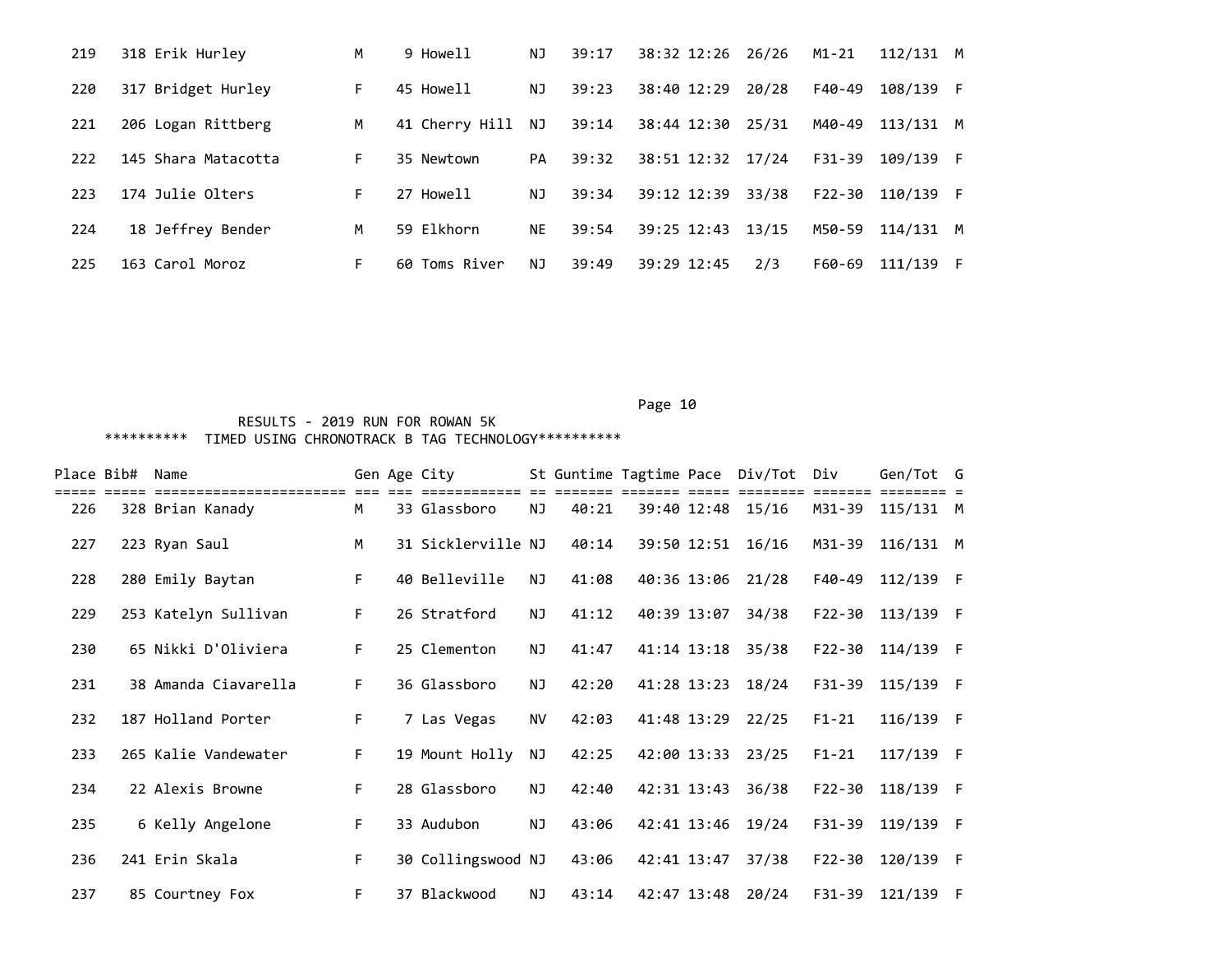| 238 | 24 Elizabeth Bruhn       | F. | 11 Flemington      | ΝJ        | 43:26 | 43:08 13:55 24/25 |       | $F1 - 21$  | 122/139     | - F |
|-----|--------------------------|----|--------------------|-----------|-------|-------------------|-------|------------|-------------|-----|
| 239 | 25 Laura Bruhn           | F. | 42 Flemington      | NJ        | 43:28 | 43:11 13:56 22/28 |       | F40-49     | 123/139 F   |     |
| 240 | 83 Anne Forde            | F. | 41 Far Rockaway NY |           | 43:30 | 43:16 13:58 23/28 |       | F40-49     | 124/139     | - F |
| 241 | 127 Sam Kuciej           | M  | 25 Rumson          | ΝJ        | 43:52 | 43:21 13:59       | 33/36 | M22-30     | $117/131$ M |     |
| 242 | 7 Tehsin Aurangabadwalla | -F | 43 Blackwood       | NJ        | 43:36 | 43:32 14:03       | 24/28 | F40-49     | 125/139     | - F |
| 243 | 142 Jessica Mascali      | F. | 26 Brick           | <b>NJ</b> | 44:04 | 43:44 14:07       | 38/38 | $F22 - 30$ | 126/139     | - F |
| 244 | 195 Marilyn Rabbai       | F. | 60 Pitman          | NJ        | 44:06 | 43:51 14:09       | 3/3   | F60-69     | 127/139 F   |     |
| 245 | 101 Richard Harker       | M  | 48 Franklinvill NJ |           | 45:06 | 44:28 14:21       | 26/31 | M40-49     | 118/131 M   |     |
| 246 | 20 Meghan Boydstun       | F. | 20 Falls Church VA |           | 45:29 | 45:08 14:34 25/25 |       | $F1 - 21$  | 128/139 F   |     |
| 247 | 146 Ian McKane           | M  | 23 Sicklerville NJ |           | 46:44 | 46:14 14:55       | 34/36 | M22-30     | 119/131 M   |     |
| 248 | 312 Dexter Jules         | M  | 54 Blackwood       | <b>NJ</b> | 47:42 | 47:32 15:20       | 14/15 | M50-59     | 120/131 M   |     |
| 249 | 193 John Quinn           | M  | 65 Mullica Hill NJ |           | 48:12 | 47:34 15:21       | 4/5   | M60-69     | 121/131 M   |     |
| 250 | 129 Stephen Lamplugh     | M  | 25 Woodbury        | <b>NJ</b> | 47:57 | 47:44 15:24       | 35/36 | M22-30     | $122/131$ M |     |

|     | Place Bib# Name |                          |    | Gen Age City       |     |       |                   | St Guntime Tagtime Pace Div/Tot Div |        | Gen/Tot G |  |
|-----|-----------------|--------------------------|----|--------------------|-----|-------|-------------------|-------------------------------------|--------|-----------|--|
| 251 |                 | 287 William Stefanko III | м  | 24 Woodbury        | NJ  | 47:58 | 47:45 15:24 36/36 |                                     | M22-30 | 123/131 M |  |
| 252 |                 | 203 Claire Riggs         | F. | 56 Franklinvill NJ |     | 48:52 |                   | 48:21 15:36 18/20                   | F50-59 | 129/139 F |  |
| 253 |                 | 80 Laura Ferrell         | F. | 43 Collingswood NJ |     | 49:08 | 48:28 15:38 25/28 |                                     | F40-49 | 130/139 F |  |
| 254 |                 | 240 Diane Skala          | F. | 45 Woodbury Hei NJ |     | 49:08 |                   | 48:29 15:39 26/28                   | F40-49 | 131/139 F |  |
| 255 |                 | 121 Jacqueline Jules     | F. | 54 Blackwood       | NJ. | 49:19 |                   | 49:10 15:52 19/20                   | F50-59 | 132/139 F |  |